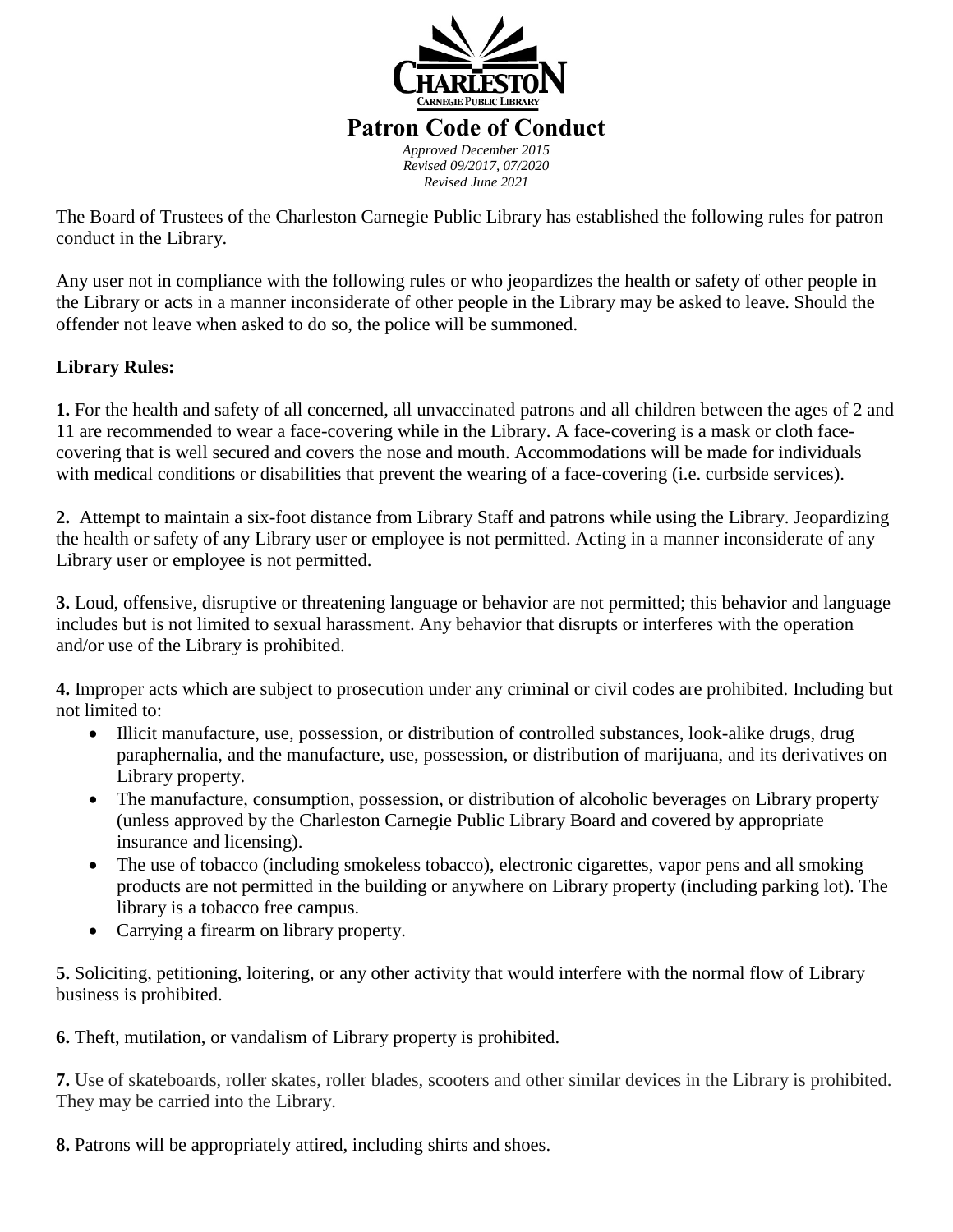**9.** Beverages with secured lids are permitted throughout the library. Snack food which will not damage materials or equipment is permitted in the library; however, food is not to be consumed while using any library computer.

**10.** Animals are not permitted in the Library, except for companion dogs for the physically disabled and for the purpose of Library programming.

**11.** Restrooms will not be used as a bathing facility.

**12.** The Library dumpster is considered private property. Any dumpster "diving" (retrieving items in the dumpster for reuse) is hazardous and prohibited. Depositing any personal items in the dumpster for disposal is also prohibited.

**13.** Misrepresentation of personal information is not permitted. Including but not limited to providing an incorrect name or age for internet usage.

**14.** The Library is not responsible for personal belongings.

**15.** Refusing to follow the directions of Library staff is not permitted; this includes but is not limited to failing to take shelter in an emergency as directed by staff.

**16.** Parents should be aware of and comply with the following policy on unattended children.

# **Unattended Children**

In order to prevent undue disruption of normal Library activities, to provide for the general welfare of all persons using the Library, and to provide for the safety of children using the Charleston Carnegie Public Library, the following shall be policy at the Library.

All children younger than eight shall, at all times, be attended and adequately supervised by a responsible person, e. g. an adult or person of at least high school age. Children age five to seven may be left unattended for scheduled Library programs, at which time, the person who is responsible for the supervision of the child(ren) may elect to be absent for the duration of the program. Children eight years and older may use the Library unattended, subject to appropriate behavior and conduct. The Charleston Carnegie Public Library assumes no responsibility for children left unattended on the Library premises.

Parents should pick up children younger than thirteen before the Library closes. If a parent or guardian is late picking up a child, s/he will be given the unattended child policy and a list of the policy violation consequences. (Both the child and the parent will be subject to the policy violation consequences.) If a child younger than thirteen not picked up within fifteen minutes of the library's closing time and every effort has been made to reach the parents, the Library staff will then call the police to pick up the child. If the police cannot respond, the Library staff will then call the Department of Children and Family Services to pick up the child. The Charleston Carnegie Public Library and its staff are not responsible for the children left at the Library and must; therefore, turn them over to another agency.